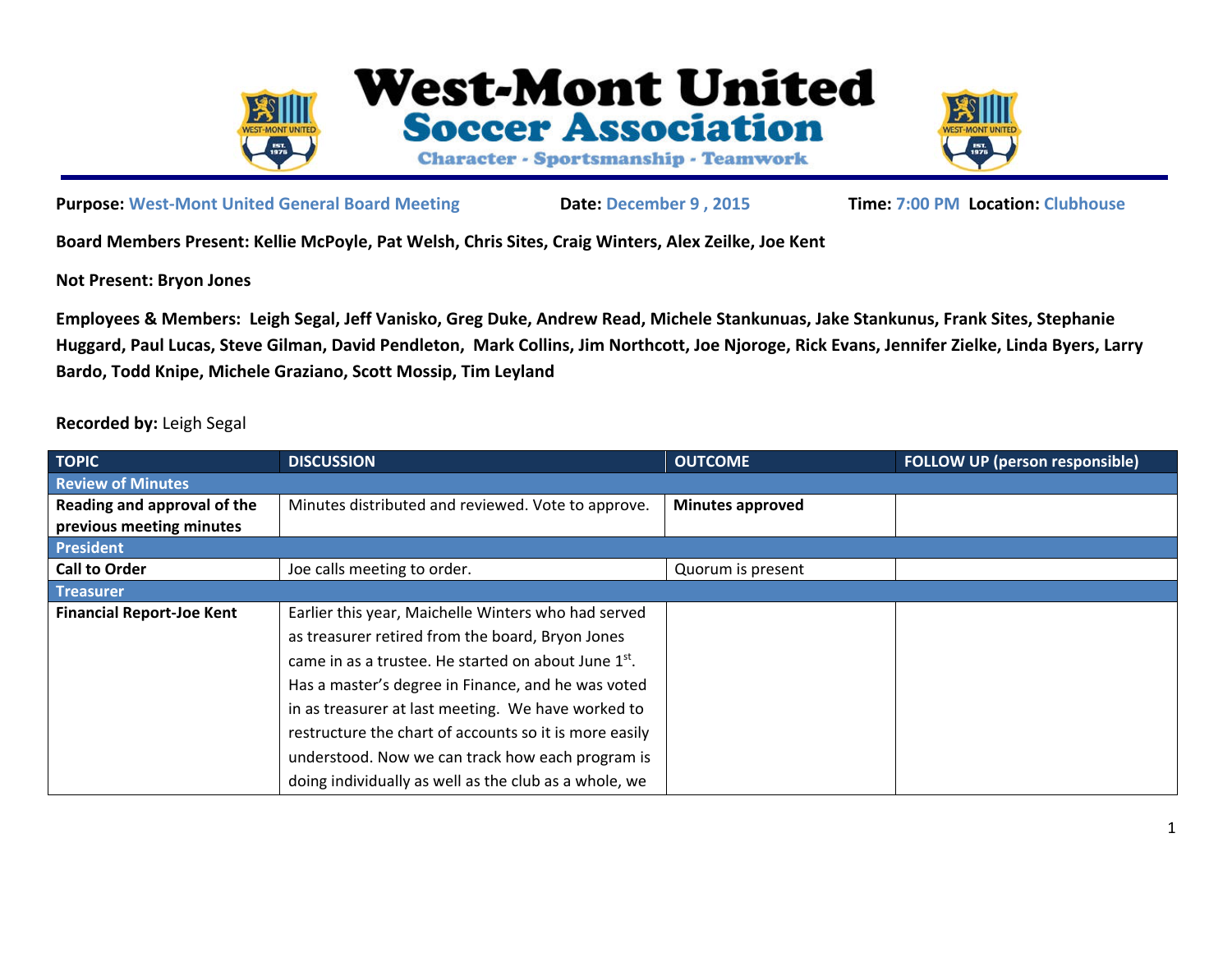|                                       | can begin to budget accordingly. We are having a<br>complete audit done and have hired an auditor. At<br>the next general meeting we hope to be able to<br>present our first audit. We have created a<br>subcommittee to review the finances and implement<br>best practices moving forward. We heard that it was |  |
|---------------------------------------|-------------------------------------------------------------------------------------------------------------------------------------------------------------------------------------------------------------------------------------------------------------------------------------------------------------------|--|
|                                       | important to the membership and have worked to                                                                                                                                                                                                                                                                    |  |
|                                       | make it happen.                                                                                                                                                                                                                                                                                                   |  |
| <b>Old Business</b>                   |                                                                                                                                                                                                                                                                                                                   |  |
| <b>None</b>                           |                                                                                                                                                                                                                                                                                                                   |  |
| <b>New Business</b>                   |                                                                                                                                                                                                                                                                                                                   |  |
| <b>Nomination of candidates for</b>   | President-Only Joe Kent nominated                                                                                                                                                                                                                                                                                 |  |
| <b>Board positions. - Chris Sites</b> | Technical Director-Only Alex Zielke nominated                                                                                                                                                                                                                                                                     |  |
|                                       | Facilities Director-Pat Welsh and Greg Duke                                                                                                                                                                                                                                                                       |  |
|                                       | nominated. Executive session required as Greg Duke                                                                                                                                                                                                                                                                |  |
|                                       | has not been not trustee for 6 months. Board                                                                                                                                                                                                                                                                      |  |
|                                       | approves Greg's nomination.                                                                                                                                                                                                                                                                                       |  |
|                                       | Director of Support Services-Only Kellie McPoyle                                                                                                                                                                                                                                                                  |  |
|                                       | nominated                                                                                                                                                                                                                                                                                                         |  |
| Summary of candidates                 | <b>Joe Kent- President</b>                                                                                                                                                                                                                                                                                        |  |
| experience-Goals & Objectives         | While president, he created a mission and vision that                                                                                                                                                                                                                                                             |  |
|                                       | revolves around the kids and families. I make a                                                                                                                                                                                                                                                                   |  |
|                                       | commitment to having that on the wall.                                                                                                                                                                                                                                                                            |  |
|                                       | Accomplishments include, completing a survey that                                                                                                                                                                                                                                                                 |  |
|                                       | we are using to guide our future moves, Montco                                                                                                                                                                                                                                                                    |  |
|                                       | Alliance was launched; audit is on its way. Created                                                                                                                                                                                                                                                               |  |
|                                       | an executive director role. Have just announce the                                                                                                                                                                                                                                                                |  |
|                                       | West Ham relationship, created travel abroad                                                                                                                                                                                                                                                                      |  |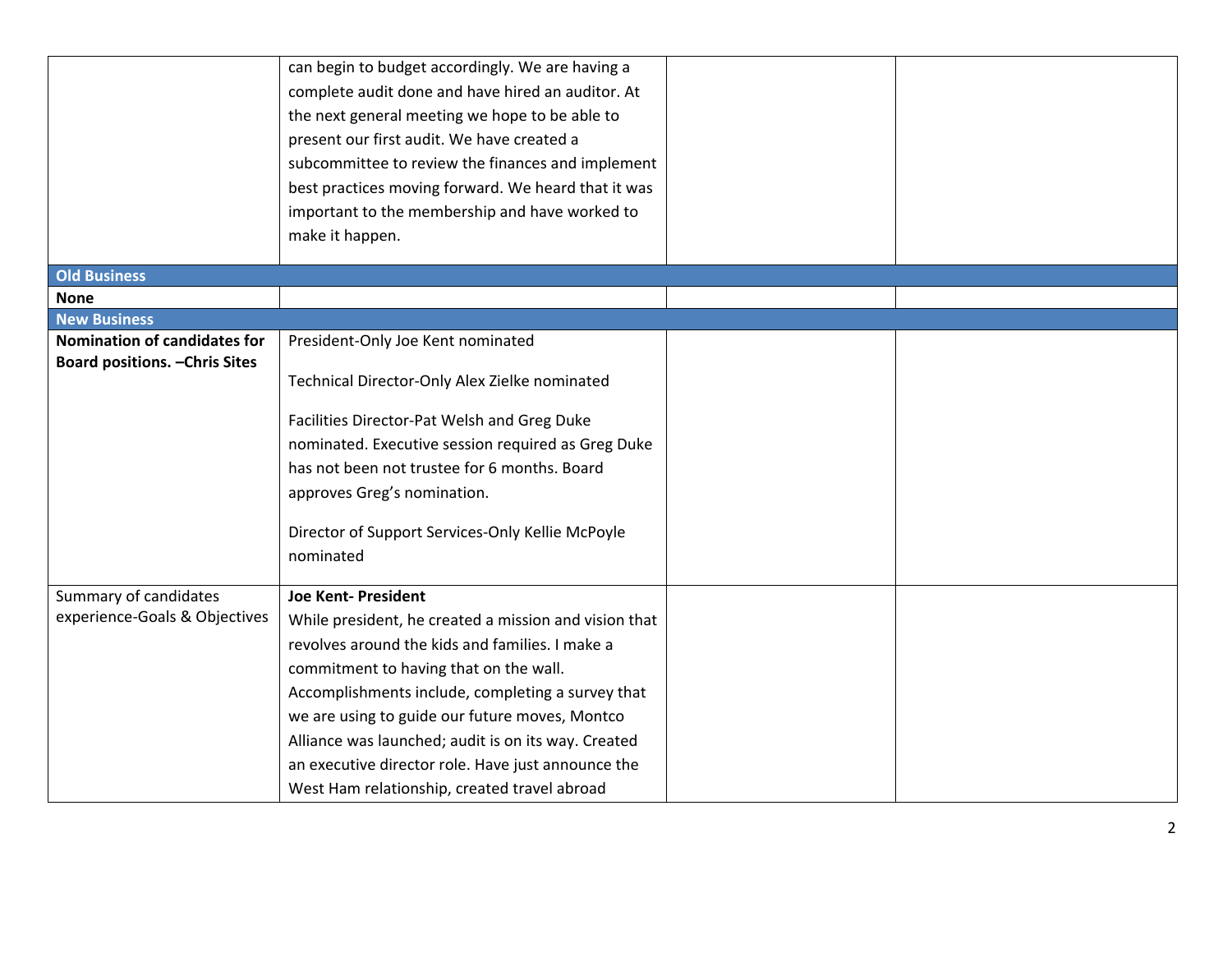| program, working to get more people involved.          |  |
|--------------------------------------------------------|--|
| Moving forward with future plan which includes         |  |
| restrooms, turf field, lights. Will have by-laws       |  |
| cleaned up next year. Working to raise money for       |  |
| large projects. We are adding a new tournament,        |  |
| Mother's Day. New fiscal responsibility. He is the     |  |
| owner of his own company, 85 employees, and 5          |  |
| locations. Goal is to build the best club in the area. |  |
|                                                        |  |
| <b>Alex Zielke- Technical Director</b>                 |  |
| Has been on the board for 6 years, as technical        |  |
| director. He built a top notch staff. He brought in    |  |
| professional administrators, professional training,    |  |
| and professional coaching across the board. He was     |  |
| involved in the creation of the adult league, created  |  |
| the Nike partnership, involved in the premier          |  |
| program. Under his guidance, 10 teams are              |  |
| participating in Bethesda, a top national              |  |
| tournament. We are now running multiple camps          |  |
| through out the year. Moving forward, he will          |  |
| continue to build the coaching staff, they have the    |  |
| most impact of the players, as he is looking to        |  |
| compete with the top clubs in the area. Improving      |  |
| the quality of play. Future creation of overnight      |  |
| camp. He wants to motivate the kids to play with       |  |
| heart.                                                 |  |
| <b>Greg Duke-Facilities Director</b>                   |  |
| Has been involved since 2003, coached intramural       |  |
| and travel. He is involved in the construction         |  |
| industry and owns his own landscape company,           |  |
| which includes construction and bidding of projects.   |  |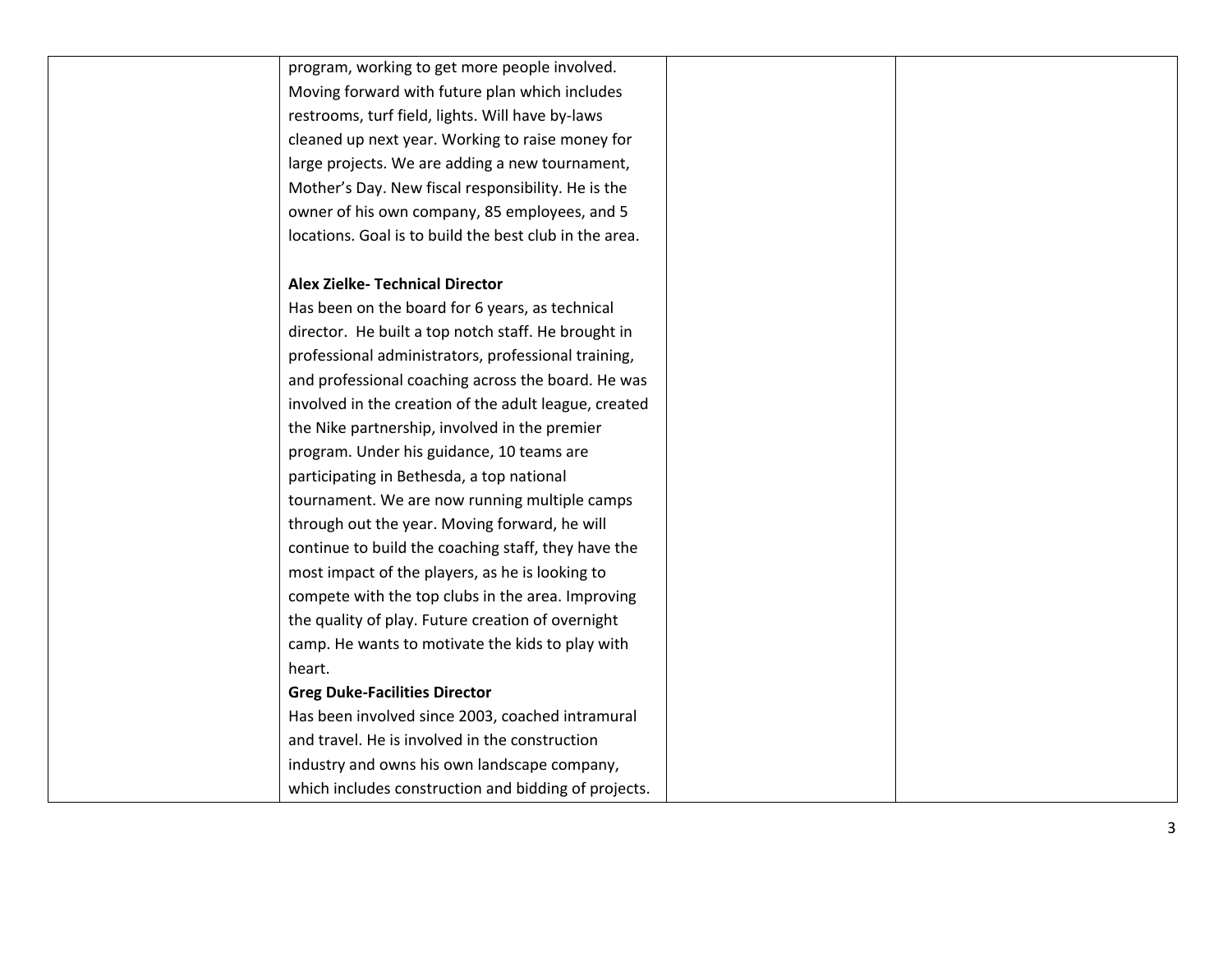| Would like to put my knowledge back into the club.     |  |
|--------------------------------------------------------|--|
| Would love to help manage the capital project.         |  |
| Would help keep the project with in the pre-           |  |
| determined budget.                                     |  |
|                                                        |  |
| <b>Pat Welsh-Facilities Director</b>                   |  |
| Involved in the club for 20 years, started as trustee, |  |
| was VP for 15 years. The club has changed              |  |
| dramatically. Four years ago I stepped away, and       |  |
| then came back. Am running again tonight. Played       |  |
| soccer here, coached here, coached at Spring-Ford.     |  |
| My kids came through. I am an engineer by trade.       |  |
| Everything you see here at this site, I have been      |  |
| involved in every aspect. I was involved in the        |  |
| purchase of the land, the creation of the driveway,    |  |
| parking lot, pole bard, I was the driving force behind |  |
| the land plan. This is my hobby, my passion, I love    |  |
| helping kids and would love to continue.               |  |
|                                                        |  |
| <b>Kellie McPoyle- Director of Support Services</b>    |  |
| I handle registration for both the intramural and      |  |
| travel programs. I instituted the Team Snap program    |  |
| for all teams this year and created manager manuals    |  |
| to help the managers handle their responsibilities. I  |  |
| worked hard to get the intramural kids on the right    |  |
| team, balanced teams, with the right coaches. I        |  |
| simply want the kids to have fun and enjoy the         |  |
| game. I am also in charge of the uniforms, the café,   |  |
| and referees. Moving forward I would like to           |  |
| implement the Square Trade, swipe system to help       |  |
| us understand where the revenue we earn, through       |  |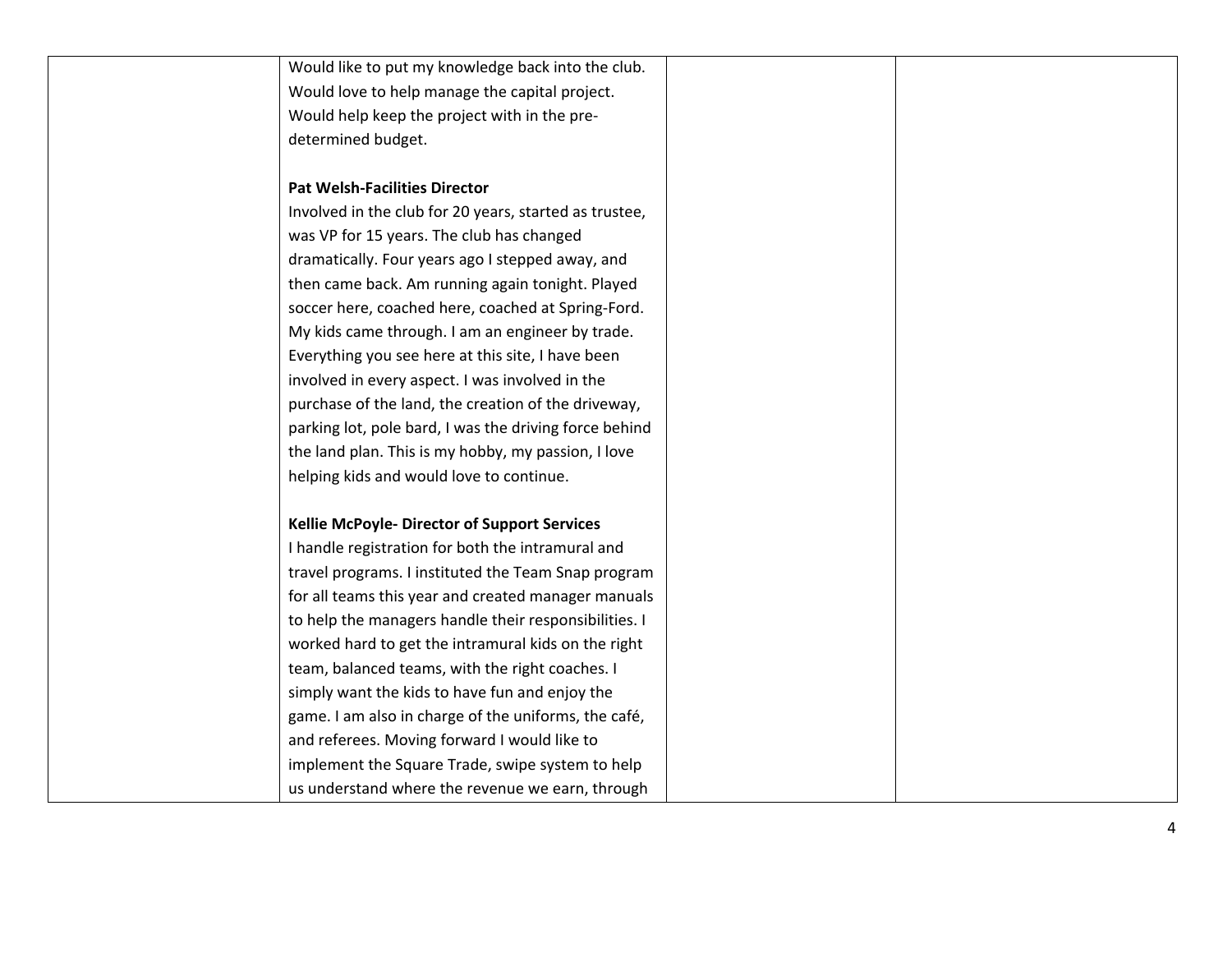|                                      | credit cards comes from. I would like to reinstitute                                                       |  |
|--------------------------------------|------------------------------------------------------------------------------------------------------------|--|
|                                      | the top soccer program, which we are looking for                                                           |  |
|                                      | someone to run.                                                                                            |  |
|                                      |                                                                                                            |  |
| <b>Marketing Director's Report-</b>  | The Wawa fundraiser raised about \$6000, but have                                                          |  |
| <b>Chris Sites</b>                   | many vouchers left. Sponsor packages are available,                                                        |  |
|                                      | it is a great way to promote your organization. Team                                                       |  |
|                                      | fundraising, we have created a program for that and                                                        |  |
|                                      | a policy. We are eager to support the teams in any                                                         |  |
|                                      | way possible. We learned from the survey that the                                                          |  |
|                                      | members wanted better communication, so we                                                                 |  |
|                                      | created the newsletter, which has been a huge                                                              |  |
|                                      | success. If you have anything you would like to                                                            |  |
|                                      | contribute, please let us know. Having moved Bryon                                                         |  |
|                                      | from a trustee to a board member, we are looking                                                           |  |
|                                      | for a financial trustee, if you are interested, or if you                                                  |  |
|                                      | have any other special talents and would like to                                                           |  |
|                                      | participate, please let us know.                                                                           |  |
| <b>Technical Director's Report-</b>  | Ian is in Florida, taking the next level coaching                                                          |  |
| <b>Alex Zielke</b>                   | licensing course. We had a very successful Fall. Josh                                                      |  |
|                                      | is running intramural and did a great job with Tim's,                                                      |  |
|                                      | and Kellie's support. Fun Day was a great success.                                                         |  |
|                                      | About 1100 players, with room to grow, but doing                                                           |  |
|                                      | well. The Adult league had 10 teams. Travel MCA                                                            |  |
|                                      | teams played regional leagues and played at high                                                           |  |
|                                      | level tournaments. We participated in Bethesda,                                                            |  |
|                                      | which is top 10 in the country. 7 teams were                                                               |  |
|                                      | finalists. Looking toward Jeff cup in the spring. We<br>are running a winter session of ADA, and even have |  |
|                                      | travel players participating. We have top-flight                                                           |  |
|                                      | coaches and about 115 kids registered.                                                                     |  |
| <b>Facilities Director's Report-</b> | The cars in the parking lot are from Welsh Subaru.                                                         |  |
| <b>Pat Welsh</b>                     | They needed space for their car while they do                                                              |  |
|                                      |                                                                                                            |  |
|                                      | construction and they re paying us for the space. The                                                      |  |
|                                      | filed are mostly prepped for the winter. Working on                                                        |  |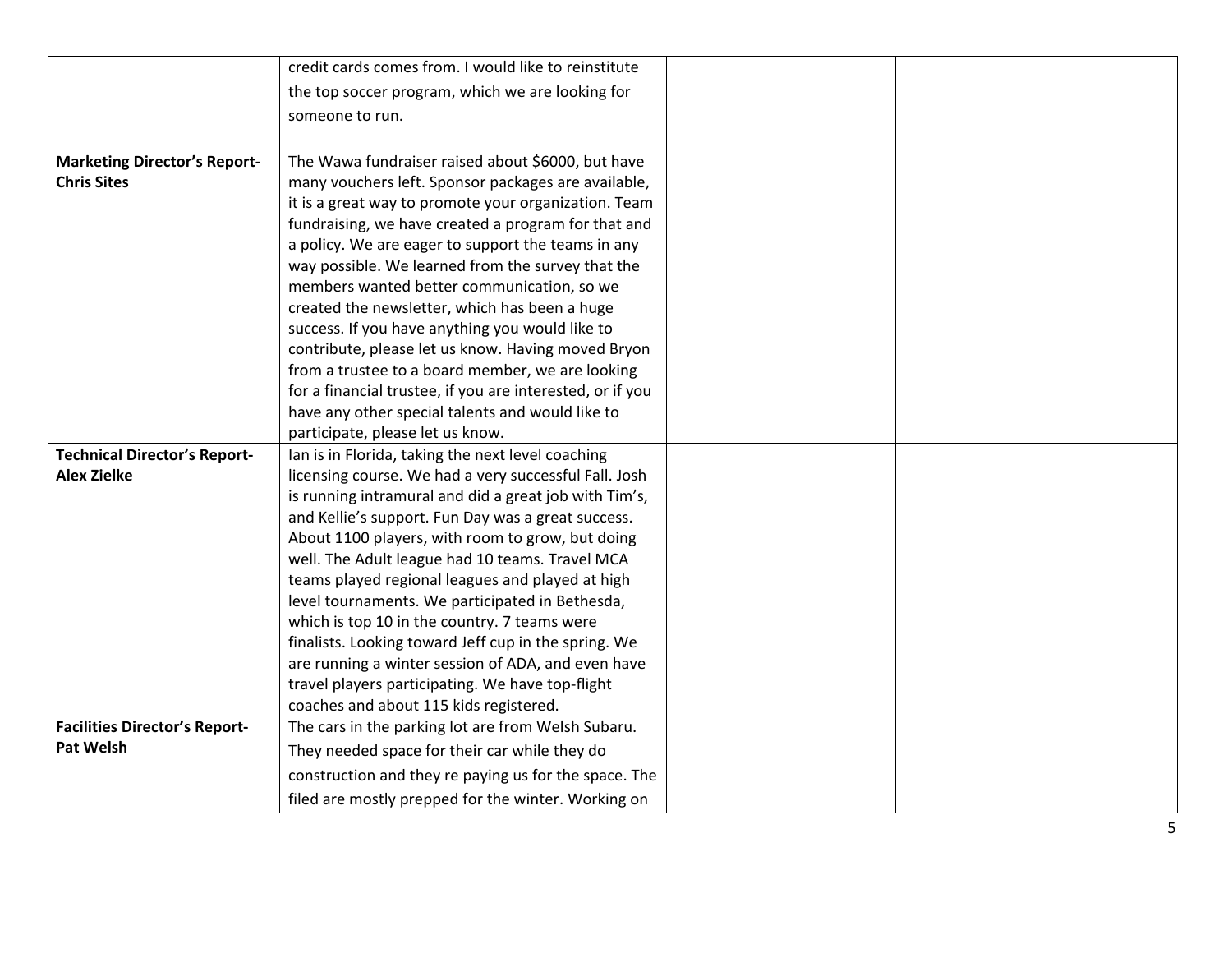|                                      | repairing the field. Sodding. Every field has been    |  |
|--------------------------------------|-------------------------------------------------------|--|
|                                      | over seeded twice this year, except for 8 & 7 have    |  |
|                                      | been done three times. Toughest time of year for      |  |
|                                      | protecting the property, no tenant, no one watching,  |  |
|                                      | please keep an eye out as you are driving by. We will |  |
|                                      | be closing the bottom entrance. Reach out if you see  |  |
|                                      | something that seems out of the ordinary.             |  |
|                                      |                                                       |  |
| <b>Director of Support Services-</b> | Thank you for a very successful fall. Spring 2016     |  |
| <b>Kelly McPoyle</b>                 | registration is open. We have a referee class         |  |
|                                      | available. We need some Westmont players, who         |  |
|                                      | would be interested in reffing. You have to be 14     |  |
|                                      | years old by the time you take the test which is the  |  |
|                                      | last class. Methacton asked some if their players     |  |
|                                      | could participate in our intramural program's U10     |  |
|                                      | and U12 teams, instead of SCSL, which we did allow    |  |
|                                      | They were happy. And it worked out well.              |  |
|                                      |                                                       |  |
| <b>President-Joe Kent</b>            | We have talked about a lot, you know what the         |  |
|                                      | vision is for the future. We did the survey, and we   |  |
|                                      | are hoping to make that an annual thing. Any          |  |
|                                      | comments                                              |  |
| <b>Questions &amp; Comments</b>      | U6 supplemental training was very good, the           |  |
|                                      |                                                       |  |
|                                      | coaches did a great job.                              |  |
|                                      | Update on the age decision?                           |  |
|                                      |                                                       |  |
|                                      | The CEO of EPYSA was asked if there was any           |  |
|                                      | new information. He said that they are still          |  |
|                                      | waiting for info from US soccer and we are            |  |
|                                      | waiting for direction from EPYSA. Nothing             |  |